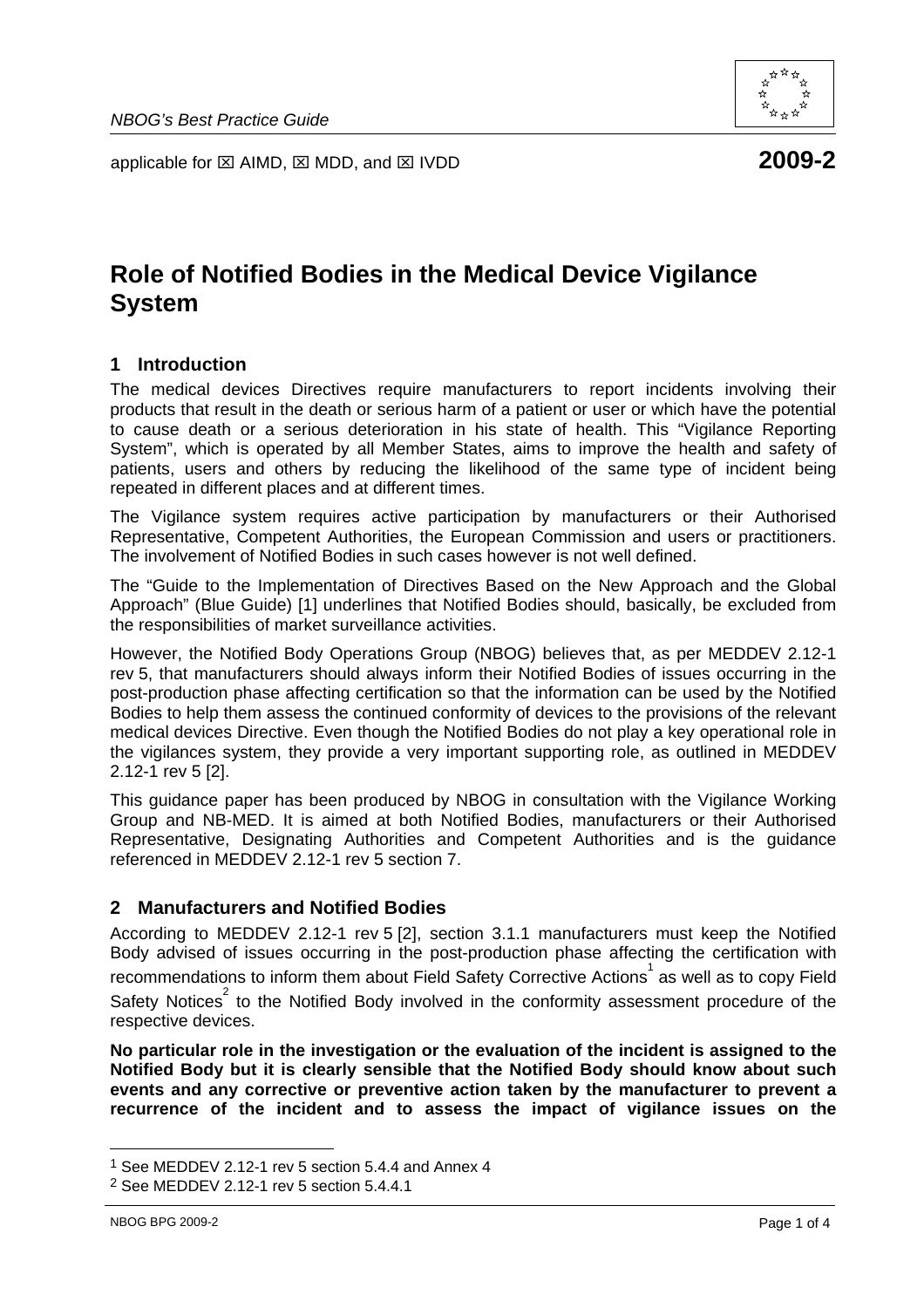#### **certifications granted. The Notified Body shall not interfere with the CA, when the CA is monitoring, commenting or challenging the manufacturer's incident investigation and conclusions.**

Accordingly, NBOG recommends that manufacturers send their Notified Bodies copies of the incident reports at the same time as they are sent to the Competent Authority. This is essential in circumstances when the manufacturer considers that there is a severe risk to public health or where the issue may have an impact on the device certification as per MEDDEV 2.12-1 rev 5. The information should be supplemented as appropriate during the course of any investigation into the incident and always concluded with a copy of the final report. This should contain a full analysis of the incident and a description of any corrective action being taken by the manufacturer. Manufacturers should also send any trend reports or summary reports to the Notified Body that they are communicating to the Competent Authority. Such reports may relate to issues affecting device certification.

The Notified Body should consider the information contained in these reports when planning its future audit activities of the manufacturer and when approving or renewing certificates. In extreme cases, the Notified Body may need to consider withdrawing or suspending the Certificate of Conformity in respect to particular devices. This information shall be provided to the Notified Body by the manufacturer.

According to MEDDEV 2.12-1 rev 5 [2], section 6, CAs should inform Notified Bodies of relevant cases (e. g. by copying them with relevant Competent Authority reports), which should be taken into consideration by the Notified Body.

NBOG suggests that Notified Bodies require manufacturers to provide it with vigilance information at the same time as it is provided to the National Competent Authority. To avoid doubt or ambiguity, such an obligation should ideally be included within the contractual arrangements held between the manufacturer and Notified Body.

#### **2.1 Notified Bodies regular auditing activities**

In case of conformity assessment procedures, which contain an audit of the quality system, the Notified Body shall verify that:

- the vigilance procedures established by the manufacturer are in line with the applicable regulatory requirements (national requirements based on the transposition of the relevant Directive and additional regulatory requirements)
- the procedures cover initiating corrective and preventive actions (CAPA) including undertaking Field Safety Corrective Actions (FSCA) and issuing Field Safety Notices (FSN),
- the procedures are fully implemented by the manufacturer and, if applicable,  $-$  via contractual arrangements – also known and implemented by the manufacturer's Authorized Representative and national distributors,
- the manufacturer has adequate resources to handle vigilance issues.

During each of its audits the Notified Body shall verify the implementation of these procedures.

In verifying the system, the Notified Body should sample a number of examples of any incidents registered by the manufacturer, check that the procedures have been complied with, confirm that all relevant serious incidents have been identified and reported to Competent Authorities and the Notified Body in an appropriate timeframe, and confirm that any necessary corrective and preventive actions have been implemented. Notified Bodies should pay particular attention to any adverse events or incidents not reported by the manufacturer under the vigilance system where it believes such events or incidents should, in fact, have been reported as an incident. The Notified Body should examine the justification provided by the manufacturer when an issue is not reported.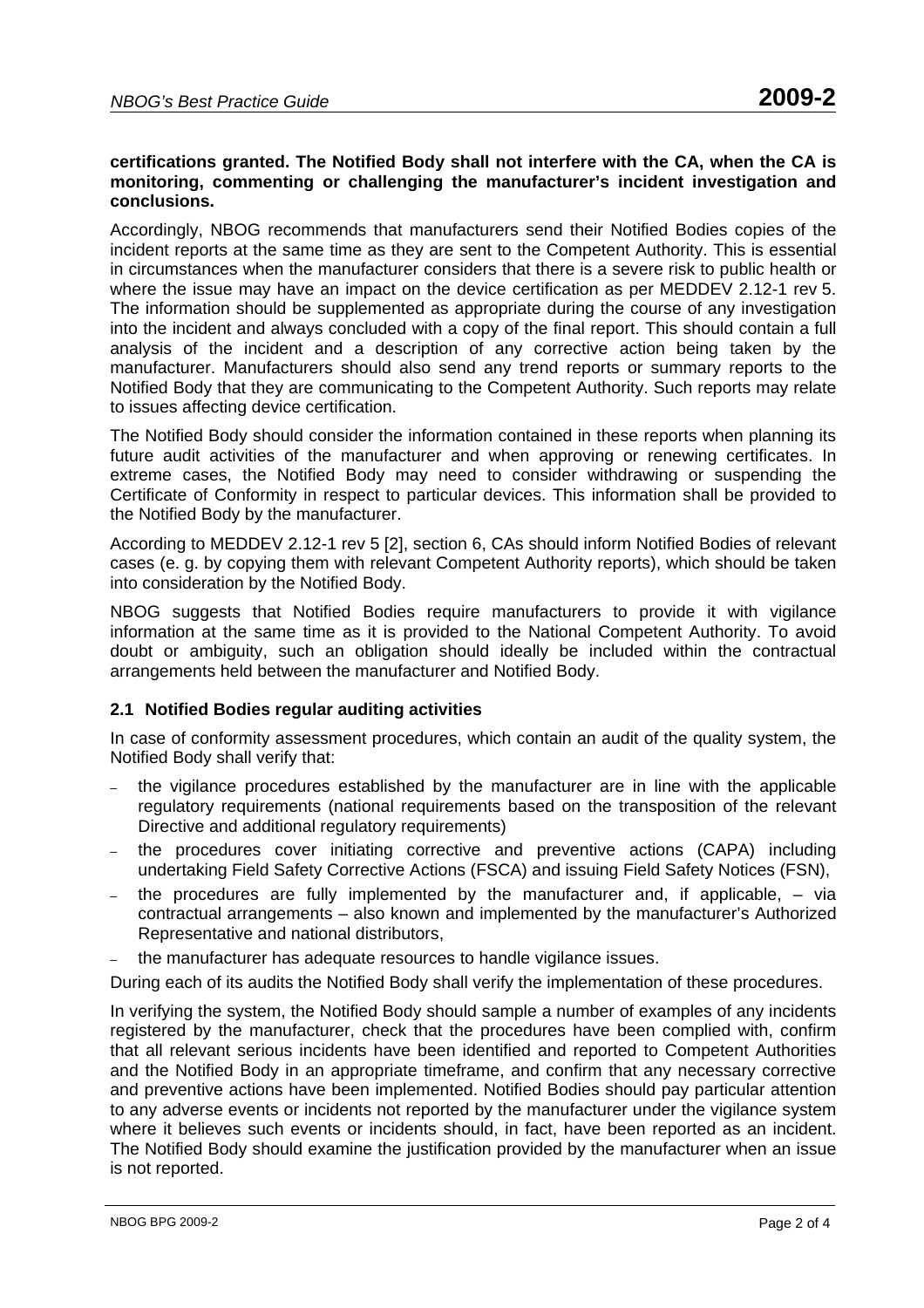In case the NB's audit team observes that incidents or FSCAs have not been handled in compliance with the legal requirements it should note an audit deviation and should ask the manufacturer for corrective actions. If the manufacturer, on reflection, agrees with the Notified Body assessment, the manufacturer should report the incident to the Competent Authority, investigate the matter as usual and take any necessary corrective action. In this case, no particular action is needed by the Notified Body other than to verify the implementation of any corrective action plan.

If, however the manufacturer disagrees, the Notified Body should report such an event to its Designating Authority and the Competent Authority of the manufacturer. The impact upon the continued validity of any certificate issued should be considered.

Within the audits, determinations made by manufacturers about which incidents and complaint may affect device certification, and should therefore be reported to the Notified Body, should also be reviewed. Deviations and inappropriate determinations should be viewed as a serious matter.

#### **2.2 Assessment of the impact of vigilance issue on the certification granted**

It follows from the above that – in addition to procedures covering the regular audit activities – the Notified Body should have a documented procedure to review the vigilance information in order to estimate its impact, if any, on the validity of existing certificates. The results of the evaluation of the information by the Notified Body and any decisions taken as a result should be thoroughly documented. Where the Notified Body decides to suspend or withdraw a certificate it should inform its Designating Authority without delay.

Upon receipt of information about vigilance cases from the manufacturer or the Competent Authorities the Notified Body should decide about the following options:

- no action required as the vigilance case is obviously not related to the certification granted,
- observation of the manufacturer's and Competent Authority's activities and the results of the manufacturer's investigation to allow a conclusion that the certification granted is not endangered or adequate corrective action has been performed,
- performance of extraordinary surveillance measures (document review, audit, product testing, etc.) if there is a high likelihood that certification granted is endangered.

The manufacturer should communicate adequate measures initiated or taken to the Competent Authority and the Notified Body. Decisions need to be documented.

If the manufacturer does not follow the appropriate measures, the Notified Body should apply provisions of Article 11 of directive 90/385/EEC, Article 16 of directive 93/42/EC or Article 15 of 98/79/EC regarding its responsibility for the issued EC certificates.

NBOG recommends that Notified Bodies take into account notifications sent by the manufacturer or Competent Authorities to evaluate the need for:

- performing extraordinary surveillance activities (document review, audit or product testing, reassessment of design examination),
- increasing the frequency of surveillance inspections of manufacturer's quality systems,
- reviewing specific products during the next or following audit,
- reviewing specific processes during the next or following audit,
- reviewing specific elements of the quality systems during the next or following audit, or
- any other relevant measure.

All information concerning incidents should be taken into account by the Notified Body in any initial, surveillance, renewal or other audit activity.